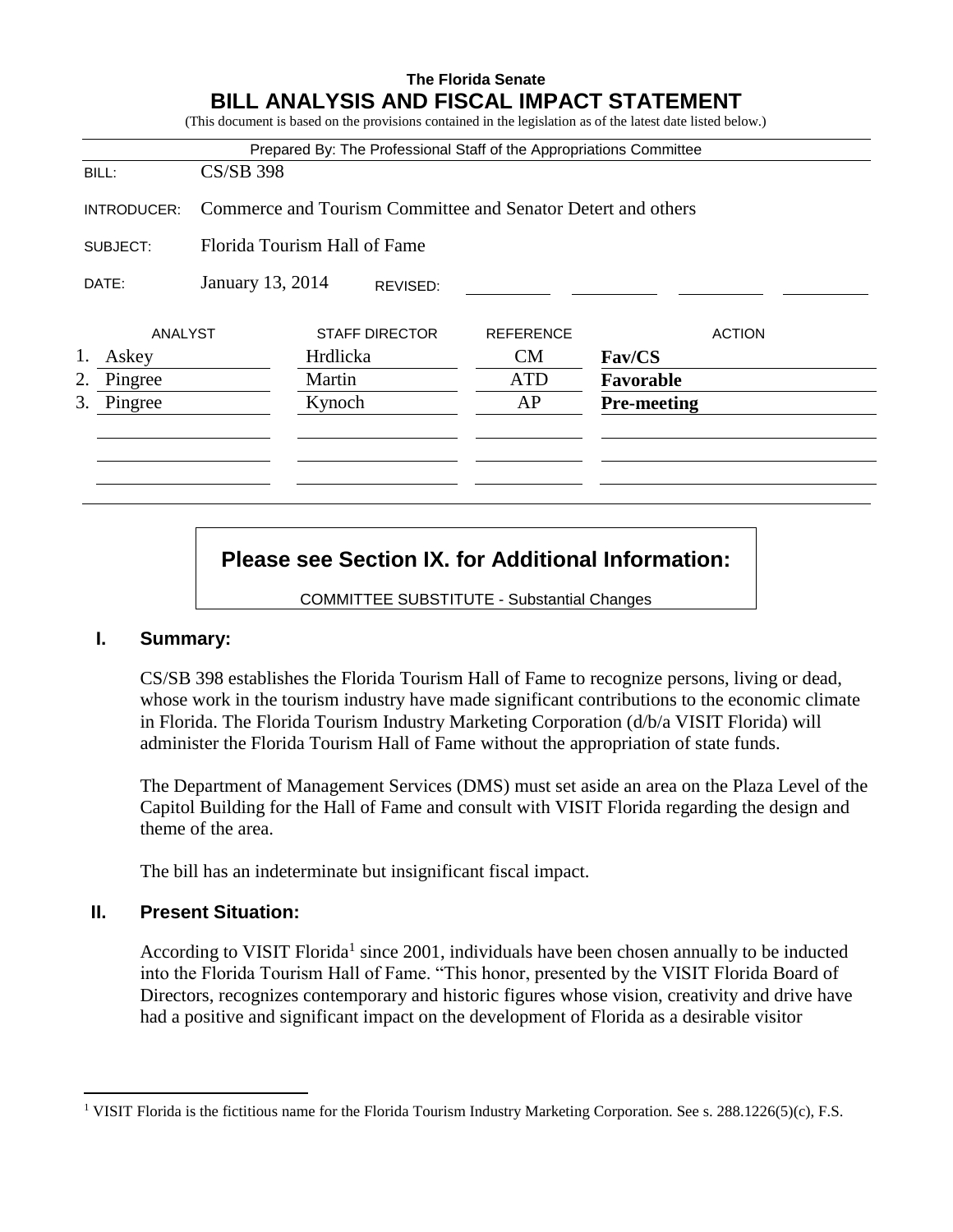destination.<sup>2</sup>" In 2001, eight individuals were inducted into the Florida Tourism Hall of Fame "Founders Club," including Walt Disney and Henry Flagler. Since 2001, 30 additional individuals have been inducted into the Florida Tourism Hall of Fame.

The Florida Tourism Industry Marketing Corporation is a direct-support organization of Enterprise Florida, Inc. (EFI), and is a not for profit corporation. The corporation's board of directors is composed of 31 tourism-industry-related members who are appointed by the EFI.

Other Florida Halls of Fame displayed in the Capitol Plaza include the Florida Women's Hall of Fame (s. 265.001, F.S.), the Florida Veterans' Hall of Fame (s. 265.003, F.S.), the Florida Artists Hall of Fame (s. 265.2865, F.S.), and the Florida Civil Rights Hall of Fame (s. 760.065, F.S.).

## **III. Effect of Proposed Changes:**

This bill establishes the Florida Tourism Hall of Fame to recognize persons, living or dead, whose work in the tourism industry have made significant contributions to the economic climate in Florida. VISIT Florida will administer the Florida Tourism Hall of Fame without the appropriation of state funds.

The DMS must set aside an area on the Plaza Level of the Capitol Building for the Florida Tourism Hall of Fame and consult with VISIT Florida regarding the design and theme of the area.

The bill requires VISIT Florida to annually accept nominations and to establish selection criteria and timeframes for induction into the Florida Tourism Hall of Fame. VISIT Florida must give selection preference to the nominees who were born in Florida or adopted Florida as their home state and who have made a significant contribution to the state's travel and tourism industry.

According to VISIT Florida, each individual inducted into the "Founders Club" and the Florida Tourism Hall of Fame since 2001 will have his or her name, image, discipline or contribution, and vital information placed on a plaque displayed in the Capitol Plaza. VISIT Florida may establish a formal induction ceremony to coincide with the annual Governor's Conference on Tourism.

Any person inducted into the Florida Tourism Hall of Fame administered by VISIT Florida before July 1, 2014, shall remain in the Hall of Fame.

This bill creates s. 265.004, F.S., and takes effect July 1, 2014.

## **IV. Constitutional Issues:**

A. Municipality/County Mandates Restrictions:

None.

 $\overline{a}$ 

<sup>&</sup>lt;sup>2</sup> VISIT Florida website[, http://www.visitflorida.org/awards-honorees/florida-tourism-hall-of-fame](http://www.visitflorida.org/awards-honorees/florida-tourism-hall-of-fame) (last visited January 30, 2014).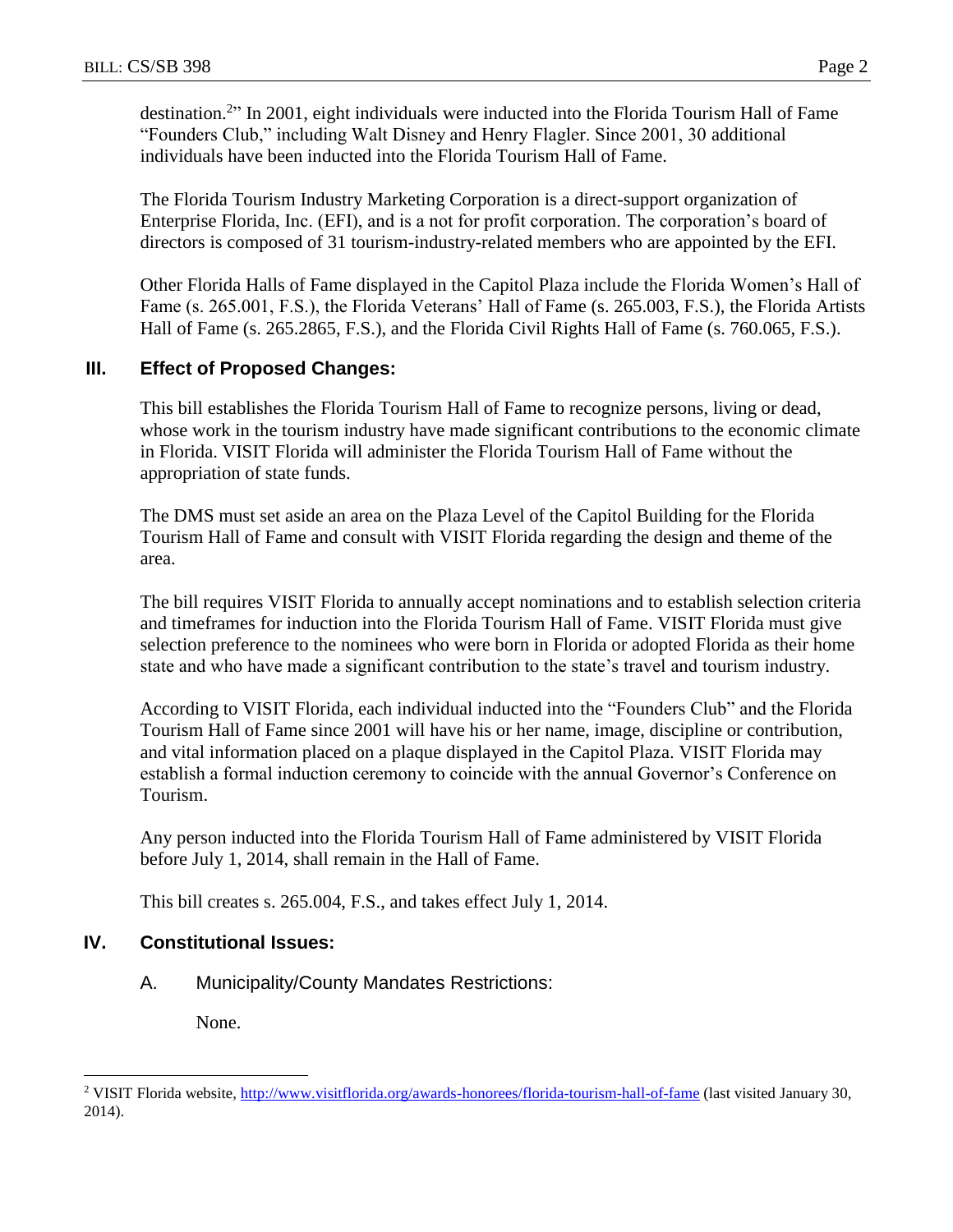## B. Public Records/Open Meetings Issues:

None.

C. Trust Funds Restrictions:

None.

## **V. Fiscal Impact Statement:**

A. Tax/Fee Issues:

None.

B. Private Sector Impact:

None.

C. Government Sector Impact:

CS/SB 398 requires the Florida Tourism Hall of Fame to be administered by VISIT Florida without appropriation of state funds.<sup>3</sup>

The bill requires the DMS to set aside an area on the Plaza Level of the Capitol Building for the Florida Tourism Hall of Fame and consult with VISIT Florida regarding the design and theme of the area. Any costs incurred by the DMS are indeterminate, but expected to be insignificant.

## **VI. Technical Deficiencies:**

None.

## **VII. Related Issues:**

None.

 $\overline{a}$ 

## **VIII. Statutes Affected:**

This bill creates section 265.004, of the Florida Statutes.

<sup>&</sup>lt;sup>3</sup> Visit Florida is required to raise private funds equal to at least a one-to-one match of public funds received. See s. 288.904(3), F.S.